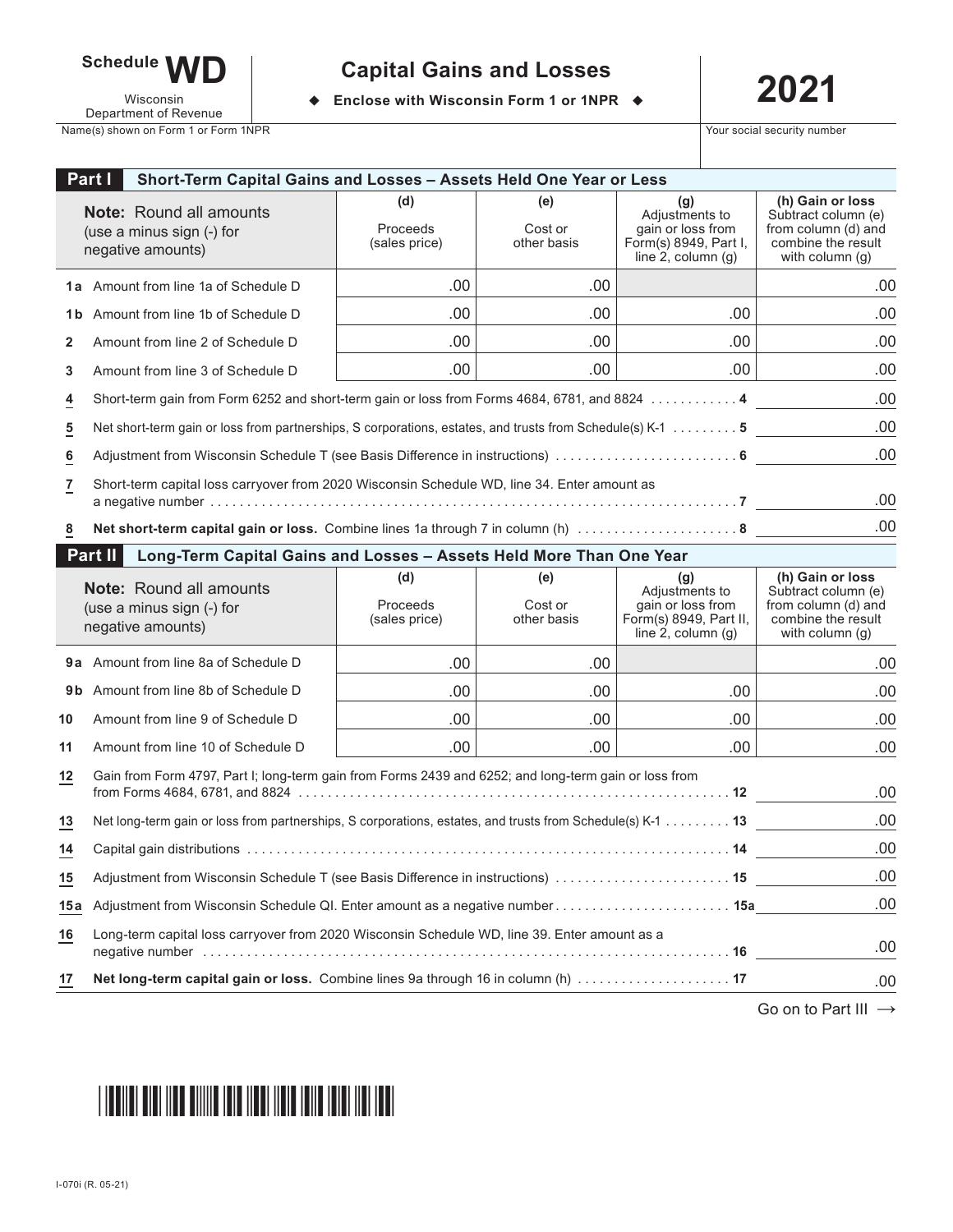| Name |                                                                                                                                                                                                                                                                                                               | Social Security Number |     |
|------|---------------------------------------------------------------------------------------------------------------------------------------------------------------------------------------------------------------------------------------------------------------------------------------------------------------|------------------------|-----|
|      | Part III<br><b>Summary of Parts I and II</b> (see instructions) - use a minus sign (-) for negative amounts.                                                                                                                                                                                                  |                        |     |
|      | 18 Combine lines 8 and 17, and fill in the net gain or loss here (if line 18 is a loss, go to line 28) 18                                                                                                                                                                                                     |                        | .00 |
|      | 19 Fill in the smaller of line 17 or 18, or -0- if a loss or no entry on line 17 19                                                                                                                                                                                                                           | .00.                   |     |
|      |                                                                                                                                                                                                                                                                                                               | .00                    |     |
|      | 21 Fill in the amount of long-term capital gain from the sale of farm assets listed on<br>Form 8949 and taxable to Wisconsin plus gain from the sale of farm assets that is<br>included on line 12 or 13 of Schedule WD. If zero, skip lines 22 through 25 and fill                                           | .00                    |     |
|      |                                                                                                                                                                                                                                                                                                               | .00                    |     |
|      |                                                                                                                                                                                                                                                                                                               |                        |     |
|      | 24 Multiply line 19 by the decimal amount on line 23 …………………………………… 24                                                                                                                                                                                                                                        | .00                    |     |
|      |                                                                                                                                                                                                                                                                                                               | .00                    |     |
|      |                                                                                                                                                                                                                                                                                                               |                        | .00 |
|      |                                                                                                                                                                                                                                                                                                               |                        | .00 |
|      | 28 If line 18 shows a loss, fill in the smaller of:<br>(a) The loss on line 18,                                                                                                                                                                                                                               |                        |     |
|      | (b) \$500, or<br>Note: When figuring whether a, b, or c is smaller, treat<br>(c) Wisconsin ordinary income (see instructions)  28<br>all numbers as if they are positive. If filing Form 1,<br>complete Part IV. If filing Form 1NPR, fill in amount<br>from line 27 or 28 on line 7, column B, of Form 1NPR. |                        | .00 |

# **Part IV Computation of Wisconsin Adjustment to Income** *(Do not complete this part if you are filing on Form 1NPR)*

# **29** Adjustment (see instructions for Part IV and Schedule I adjustments)

| a             | Fill in gain from line 7 of federal Form 1040 or 1040-SR, or gain from line 2e of<br>Schedule I, if filed (if a loss, fill in -0-) ………………………………………… 29a                  | .00  |      |
|---------------|--------------------------------------------------------------------------------------------------------------------------------------------------------------------------|------|------|
| b             |                                                                                                                                                                          | .00. |      |
| с             | If line 29b is more than 29a, subtract line 29a from line 29b. Fill in amount on line 2 of Schedule AD (Form 1) 29c                                                      |      | .00  |
| d             | If line 29b is less than 29a, subtract line 29b from line 29a. Fill in amount on line 5 of Schedule SB (Form 1) . 29d                                                    |      | .00  |
| е             | Fill in loss from line 7 of federal Form 1040 or 1040-SR, as a positive<br>amount or the loss from line 4c of Schedule I, if filed (if a gain, fill in -0-)  29e _______ | .00  |      |
| f             | Fill in loss from Part III, line 28 as a positive amount $\ldots \ldots \ldots \ldots \ldots$ 29f                                                                        | .00  |      |
| g             | If line 29f is more than 29e, subtract line 29e from line 29f. Fill in amount on line 5 of Schedule SB (Form 1)                                                          | 29q  | .00. |
| h             | If line 29f is less than 29e, subtract line 29f from line 29e. Fill in amount on line 2 of Schedule AD (Form 1). 29h                                                     |      | .00  |
| <b>Part V</b> | Computation of Capital Loss Carryovers from 2021 to 2022 (Complete this part if the loss on line 18 is more than the loss on line 28.)                                   |      |      |
|               | 30 Fill in loss shown on line 8 as a positive amount. If none, fill in -0- and skip lines 31 through $34$ 30                                                             |      | .00  |
|               |                                                                                                                                                                          |      | .00  |
|               |                                                                                                                                                                          |      | .00  |
|               |                                                                                                                                                                          |      | .00  |
|               | 34 Subtract line 33 from line 32. This is your short-term capital loss carryover from 2021 to 2022  34                                                                   |      | .00  |
|               | 35 Fill in loss from line 17 as a positive amount. If none, fill in -0- and skip lines 36 through 39 35                                                                  |      | .00  |
|               |                                                                                                                                                                          |      | .00  |
|               |                                                                                                                                                                          |      | .00  |
|               | 38 Subtract line 33 from line 28, treating both as positive amounts. (Note: If you skipped                                                                               |      | .00  |
|               | 39 Subtract line 38 from line 37. This is your long-term capital loss carryover from 2021 to 2022 39                                                                     |      | .00  |
|               |                                                                                                                                                                          |      |      |

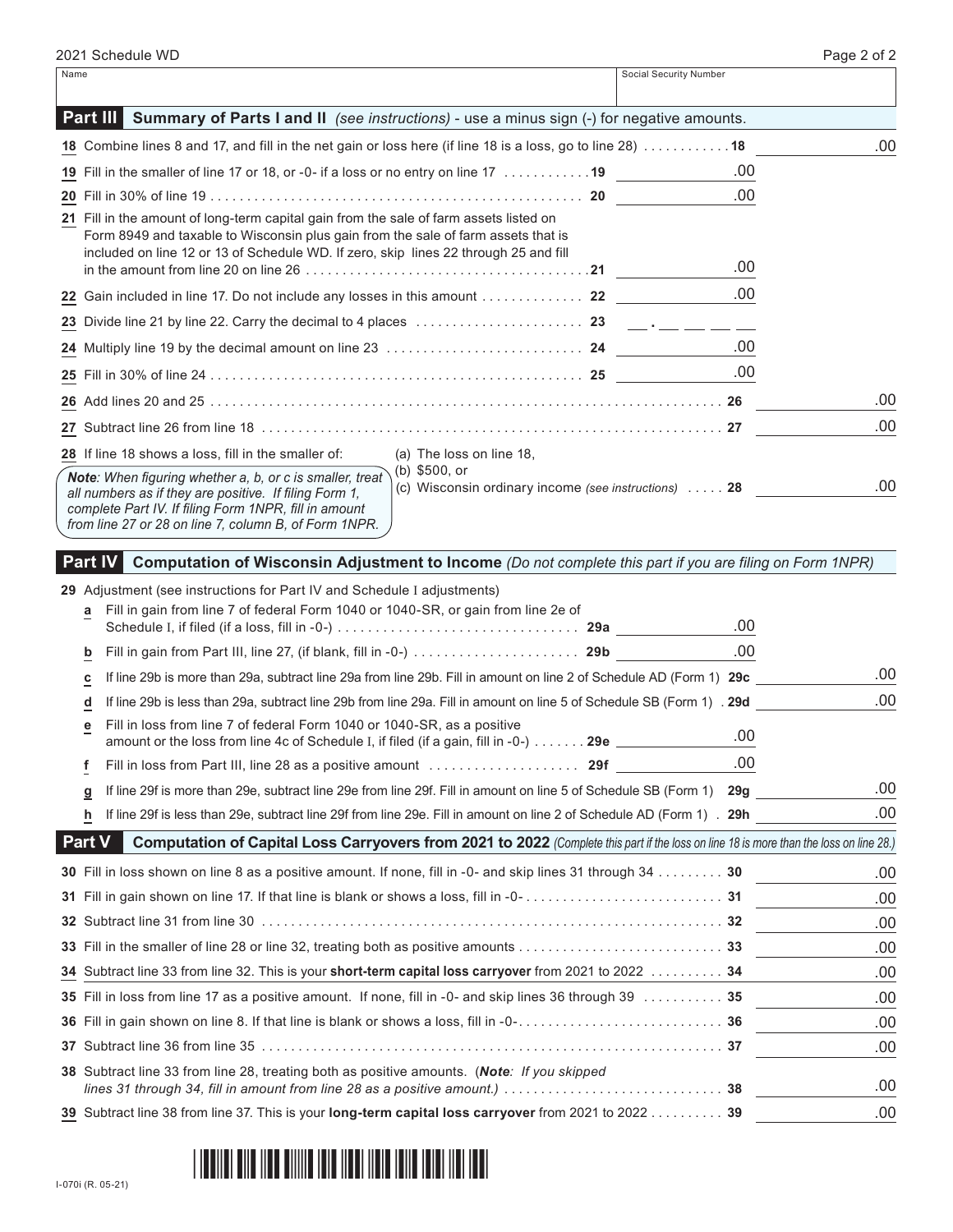# **2021 Wisconsin Schedule WD Instructions**

#### **General Instructions**

**Purpose of Schedule:** Schedule WD is used to determine the amount of capital gain or loss which you must include in Wisconsin income. Generally, all amounts reported on your federal Schedule D must be reported on Schedule WD. However, for Wisconsin, you may exclude 30% of the net capital gain from assets held more than one year (60% in the case of farm assets). The amount of net capital loss that can be applied against other income after offsetting capital gains is limited to \$500. Unused capital losses are carried over to later years until fully used.<br> $N_{\text{max}}$ 

If your Wisconsin capital gain or loss consists only of a capital gain distribution from a mutual fund or real estate investment trust, you do not have to complete Schedule WD. See the instructions for line 5 of Schedule SB (Form 1) or line 7 of Form 1NPR, for information on claiming an exclusion on a portion of the distribution.

Enclose Schedule WD with your Wisconsin Form 1 or Form 1NPR. Get Publication 103, *Reporting Capital Gains and Losses for Wisconsin by Individuals, Estates, and Trusts,* from any department office for further information on reporting capital gains and losses. You can download Publication 103 from our website at: revenue.wi.gov.

#### **Specific Instructions**

#### **Part I and Part II, Capital Gains and Losses**

If you are not affected by any of the items listed below under "Items Which Require Adjustment," fill in the amounts from your federal Schedule D which correspond to lines 1a through 5 and lines 9a through 14 of Schedule WD. If you are affected by any of the items listed below under "Items Which Require Adjustment," fill in the amount indicated in these instructions instead of the amount reported on your federal Schedule D.

#### **Items Which Require Adjustment**

The following items require adjustments to the amounts reported on your federal Schedule D:

**Capital Loss Carryovers:** Fill in your capital loss carryover from assets held one year or less from line 34 of your 2020 Schedule WD on line 7 of Schedule WD. Fill in your capital loss carryover from assets held more than one year from line 39 of your 2020 Schedule WD on line 16 of Schedule WD.

- If you and your spouse are filing a joint return for 2021, but filed separate returns for 2020, combine the capital loss carryovers from your separate 2020 Schedules WD.
- If (1) you and your spouse are filing separate returns for 2021 but filed a joint return for the year in which the capital loss was incurred, or (2) you are a widow(er) and your spouse died before the beginning of your 2021 tax year, you can only deduct the portion of the capital loss carryover that belongs to you. For a capital loss carryover incurred during a year before the Wisconsin marital property law applies to you, title to the property must be used to determine what portion of the loss is yours. For a capital loss carryover incurred during a year to which the marital property law applies, the classification of the property must be used to determine your portion of the loss.
- You may have to reduce your capital loss carryover to 2021 if you excluded income from discharge of indebtedness from your 2021 taxable income. Contact any Department of Revenue office for further information.

**Nonresidents and Part-Year Residents:** Nonresidents should include only gain or loss from Wisconsin sources on Schedule WD. Part-year residents should include the gain or loss received from all sources while a Wisconsin resident and the gain or loss from Wisconsin sources while a nonresident.

Gain or loss from Wisconsin sources includes gain or loss from the sale of land, buildings, and machinery located in Wisconsin, gain from the sale of stock acquired under an incentive stock option or employee stock purchase plan to the extent attributable to personal services performed in Wisconsin, and your share of gain or loss from an estate or trust, partnership, limited liability company (LLC), or tax-option (S) corporation which has been reported to you on Wisconsin Schedule 2K‑1, 3K-1, or 5K‑1. It doesn't include losses from nonbusiness bad debts and worthless securities, and gains or losses from sales of stocks (except gain on stock acquired under an incentive stock option or employee stock purchase plan as explained above) while a nonresident.

**Gain From Installment Sales:** Taxable gain from installment sales reported on lines 4 and 11 of federal Schedule D must be reported on lines 4 and 12 of Schedule WD, as appropriate. Gain from an installment sale is reported on line 4 of Schedule WD if, at the time of sale or other disposition, you held the property for one year or less. If, at the time of sale or other disposition, you held the property for more than one year, the gain is reported on line 12 of Schedule WD.

**Gain or Loss From Partnerships, S Corporations, and Fiduciaries:** Fill in on line 5 or 13 the amount of capital gain or loss from partnerships, tax-option (S) corporations, estates, and trusts.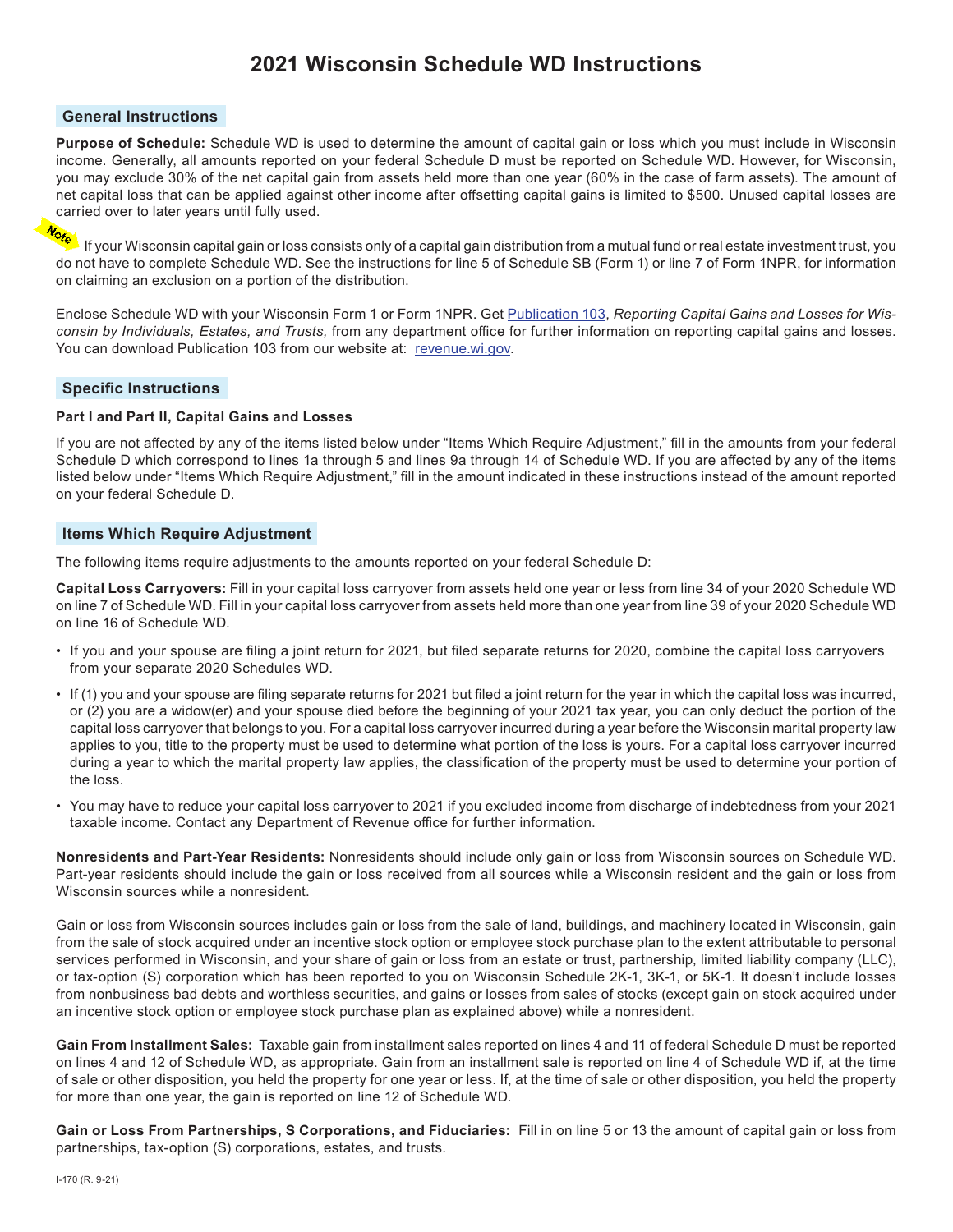- If the partnership, tax-option (S) corporation, estate, or trust has informed you of any adjustment to be made to the capital gain or loss for Wisconsin, be sure to use the gain or loss as adjusted.
- If you are a shareholder in a federal S corporation that elects not to be treated as a Wisconsin tax-option corporation, do not include on Schedule WD any capital gain or loss distributed to you by that federal S corporation. See page 4 of the Schedule AD (Form 1) instructions for capital gains and page 14 of the Schedule SB (Form 1) instructions for capital losses or the instructions for line 11 of Form 1NPR for additions and subtractions you must make to adjust for tax-option (S) corporation income.
- If you are a shareholder of a tax-option (S) corporation, partner of a partnership, or member of a limited liability company treated as a partnership or tax-option (S) corporation that elects to be taxed at the entity level, do not include the amount of gain or loss reported on Schedule 5K-1 or 3K-1 on Schedule WD. In addition, do not report these amounts as an addition or subtraction modification on Schedule AD (Form 1), line 29 or 31, or Schedule SB (Form 1), line 47 or 49, or adjust for them in the Wisconsin column for line 11 of Form 1NPR. These amounts will be adjusted in Part IV of Schedule WD, as an addition or subtraction modification on line 2 of Schedule AD (Form 1), line 5 of Schedule SB (Form 1), or line 7, column B, of Form 1NPR.

**Basis Difference:** Gain or loss from the sale or disposition of assets may be different for Wisconsin and federal purposes due to a difference in the federal and Wisconsin basis of your property.

- If you have a difference in the federal and Wisconsin basis of property and that property is your principal residence, compute your gain on the sale of your residence using the Wisconsin basis instead of the federal basis. Fill in any taxable gain on lines 1‑3 or 9-11 of Schedule WD, as appropriate.
- If you have a difference in the Wisconsin and federal basis of property (other than your principal residence) and that property is a capital asset (sale or other disposition is reported on federal Schedule D), fill in the federal gain or loss in Part I or Part II of Schedule WD, as appropriate. You must also complete Part I of Wisconsin Schedule T to compute the amount to fill in on line 6 or 15 of Schedule WD.
- If you have a difference in the Wisconsin and federal basis of property acquired on or after the first day of your tax year beginning in 2014 and the sale or other disposition of such property is reported on federal Form 4797, see the instructions for Part II of Wisconsin Schedule T and recompute a Form 4797 as instructed. If you filled in a gain on line 7 or 9 of your "Wisconsin" Form 4797, you must use the amount from the "Wisconsin" Form 4797 to complete line 12 of Schedule WD. If the difference in basis is due to the Wisconsin definition of the Internal Revenue Code or if you have used a different federal election for federal and Wisconsin tax purposes, use Schedule I to adjust for the difference in basis instead of Schedule T.

**Note** If you sold or otherwise disposed of property acquired before the first day of your tax year beginning in 2014 that was being depreciated or amortized for Wisconsin and federal tax purposes, your basis in the property as of the first day of your taxable year beginning in 2014 is the same for Wisconsin and federal tax purposes. No adjustment may be made on Schedule WD for the difference in basis of such property.

**Investments in a Qualified Wisconsin Business (QWB):** If you qualify to defer the long-term gain on the sale of an asset because the gain was reinvested in a QWB, do not include the reinvested gain on Schedule WD. Enclose Schedule CG with your Form 1 or 1NPR. If you sold an investment in a QWB, complete Schedules QI and T (if gain previously deferred) to determine adjustments to Schedule WD. Enclose these schedules with your Form 1 or 1NPR.

**Marital Property:** Do not include on Schedule WD any gain or loss on the exchange of marital property by a surviving spouse and distributee under s. 766.31(3)(b)3. of the Wisconsin Statutes.

## **Part III – Summary of Parts I and II**

**Line 18 -** Complete line 18. If line 18 is a loss, skip lines 19 – 27 and complete line 28. If line 18 is a gain, complete lines 19 – 27 and skip line 28.

**Lines 21-25 -** Complete lines 21-25 only if you have long-term gain from the sale of farm assets.

Sixty percent of net long-term gain from the sale or other disposition of farm assets may be excluded. "Farm assets" means livestock, farm equipment, farm real property, and farm depreciable property. The exclusion applies to capital gain as computed under the Internal Revenue Code, not including amounts treated as ordinary income for federal purposes because of recapture of depreciation or any other reason. "Farming" means the cultivation of land or the raising or harvesting of any agricultural or horticultural commodity including the raising, shearing, feeding, caring for, training, and management of animals. Trees (other than trees bearing fruit or nuts) shall not be treated as an agricultural or horticultural commodity. The 60 percent exclusion applies only to assets used in farming. The sale of woodland that cannot be used in farming would not qualify for the 60 percent exclusion.

**Line 28 -** When completing line 28, to figure whether 28(a), (b), or (c) is smaller, treat all numbers as if they were positive. To determine Wisconsin ordinary income, figure the amount from Form 1, line 5 (line 30 of Form 1NPR) without regard to capital gains and losses. If this amount is a loss, fill in -0- on line 28.

*Form 1 Filers* – Go on to Part IV. **Exception:** If the gain on line 27 or the loss on line 28 is the same as the amount on line 7 of your federal Form 1040 or 1040-SR (or line 2c, 2e, 4c, or 4e of Schedule I), you do not have to complete Part IV. Complete Part V if you